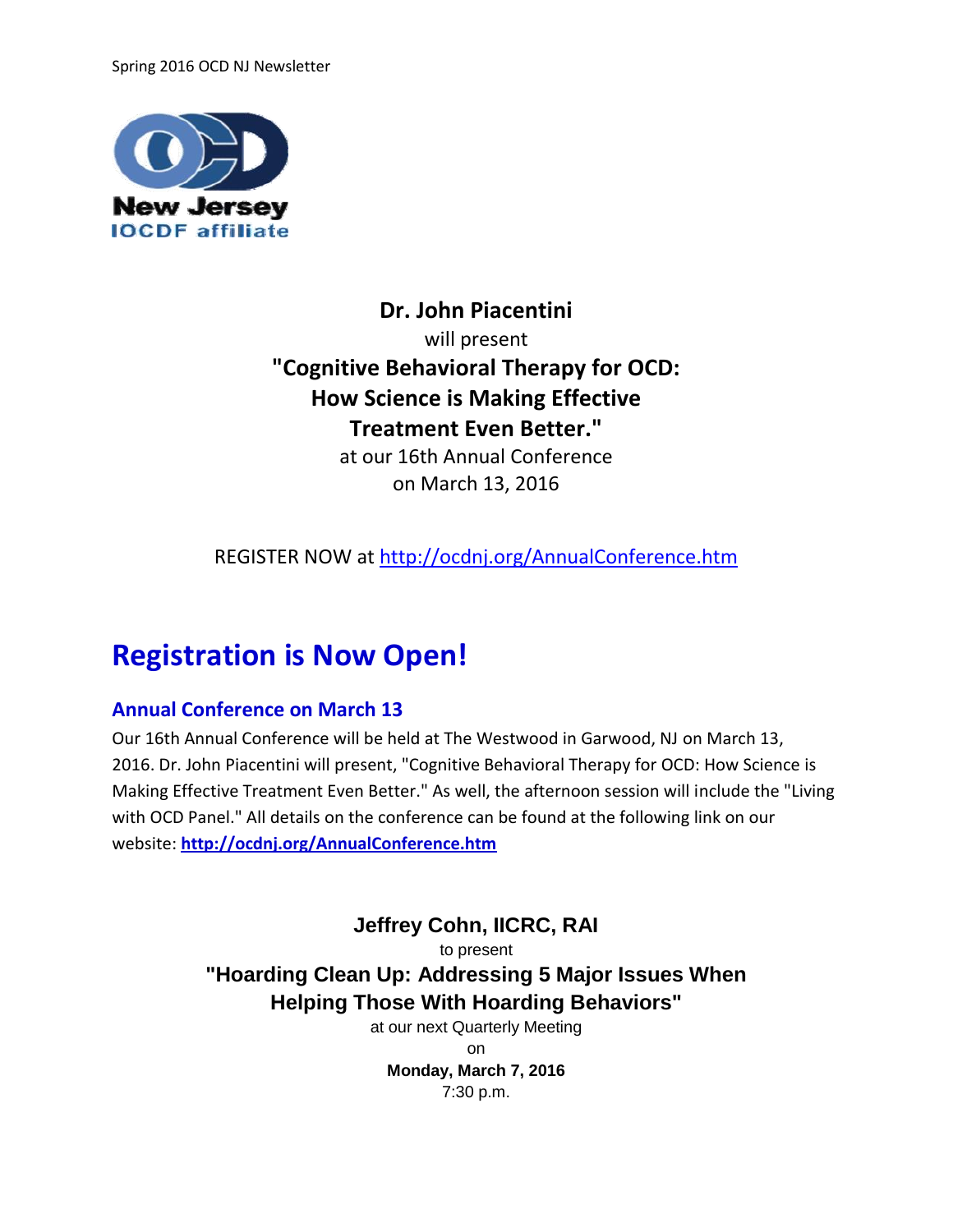#### **Next Quarterly Meeting - March 7 at 7:30 p.m.**

## **"Hoarding Clean Up: Addressing 5 Major Issues When Helping Those With Hoarding Behaviors"**

**Jeffrey Cohn is 52 years of age and lives in Baltimore, Maryland. He graduated from the University of Maryland with a BA in Sociology. Jeffrey Cohn started SI Restoration in 1989, a cleanup company that services homes or businesses after floods or fire damage, mold and mildew problems, or crime scenes. But over the years his company saw a demand for cleanups related to persons who hoarded increase and from there he developed, with Josh Rafter, Address Our Mess, a company specializing in hoarding clean up or, as he prefers to call it, "creating safe and healthy home environments." Mr. Cohn is certified to teach restoration processes in the state of Maryland and is IICRC certified in all aspects of restoration and home cleaning.** 

Click here for more information:<http://www.ocdnj.org/quarterly-meeting.htm>



**Dr. Allen H. Weg and Dr. Marla Deibler**  comment they can relate to from their experience in treating patients with OCD.

Drs. Allen Weg, Marla Deibler and Rachel Strohl at the "Ask The Experts" Panel, moderated by Dr. Diana Antinoro Burke

*by Jennifer Kennedy, Psy.D.*

Our last quarterly presentation took place on the night of Monday, December 14th. For this quarterly presentation, we did something that we haven't done for a very, very long time- we offered a panel of OCD experts to respond to any questions regarding this disorder that both lay persons and mental health professionals could come up with. We had many hands go up, and the questions, which covered a wide variety of topics , were non-stop throughout the meeting. We had the largest turnout for this meeting than we have seen in a long time, and so we will probably repeat this event again at sometime in the not too distant future.

For the rest of the article, click here[: http://ocdnj.org/ocdpanelreview.html](http://ocdnj.org/ocdpanelreview.html)

### **OCD Support Groups in NJ**

There is information on support groups throughout the state on our website. Click on the following link to find out if there is a support group in your area: <http://www.ocdnj.org/SupportGroups.htm>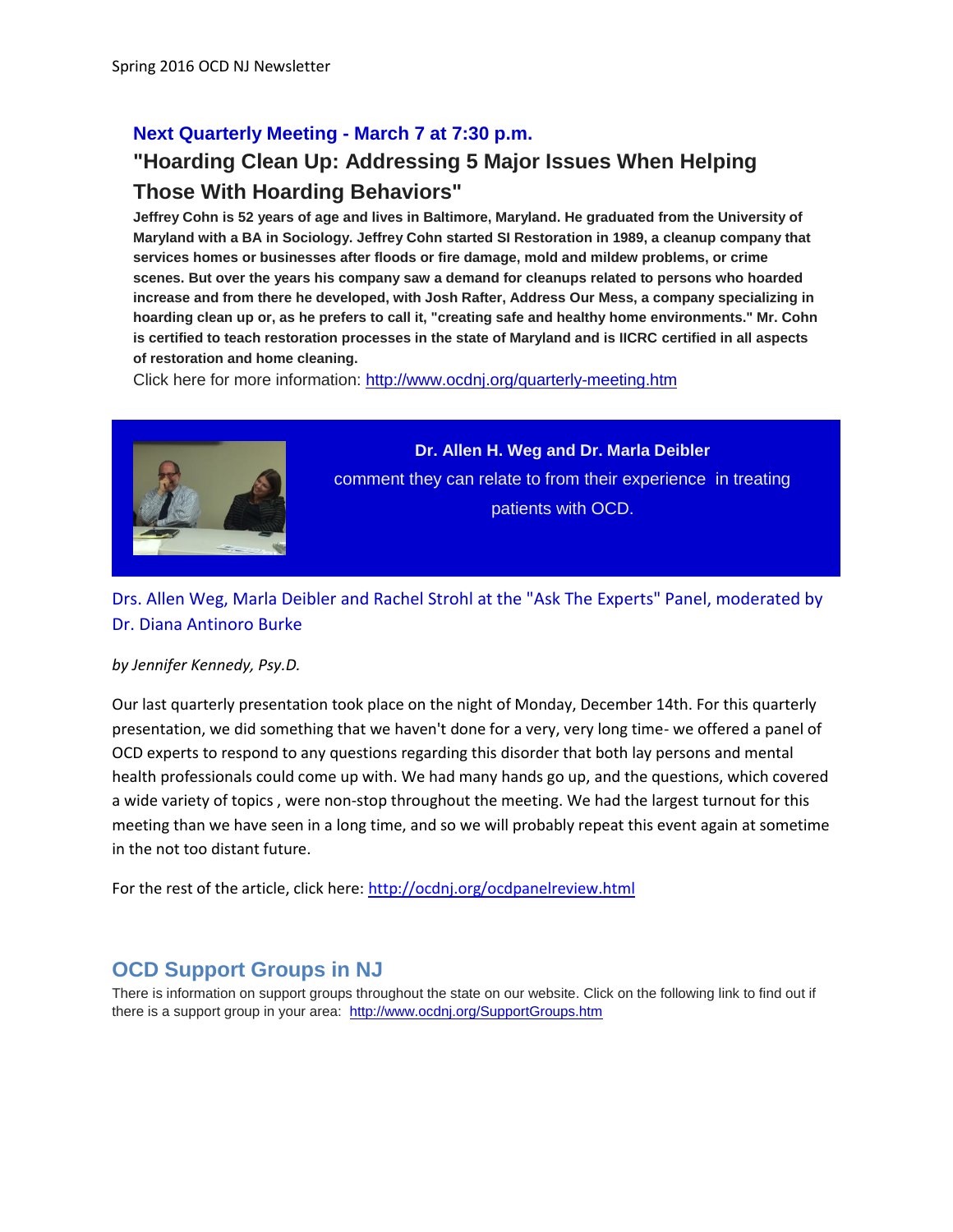### **Professional Directory**

OCD NJ has a list of professionals who choose to advertise on our website. OCD NJ does not review, does not approve, does not endorse, nor certify the qualifications of any mental health professionals to provide any mental health care services. OCD NJ therefore, in making available, for the interest of the public, a list of professionals and their areas of practice, is not making any representations, warranties, nor any guarantees, regarding the providing of mental health care services by these professionals. This link leads to the pages of professionals on our website[: http://www.ocdnj.org/professional](http://www.ocdnj.org/professional-directory.html)[directory.html](http://www.ocdnj.org/professional-directory.html)

**SAVE 20%** 

OCD TREATMENT

*STORYTELLING* 

ALLEN H. WEG

6 Dr. Weg has produced a masterpiece that shows clinicians innovative ways to teach patients and their family members about the complexities of OCD. I highly recommend this book. It is entertaining and teaches a very useful way of communicating the difficult and often very frightening aspects of OCD symptoms and treatment. 99

> -Michael Jenike, M.D., Professor of Psychiatry and Founder of the OCD Clinical and Research program, Harvard Medical School and Founder of the OCD Institute, McLean Hospital

Dec 2010 9780195383560

\$32.95/\$26.35

4 Easy Ways to Order

208 PP.

Hardback

Promo Code: 29359 .Phone: 800.451.7556 .Fax: 919.677.1303 .Neb: www.oup.com/us UNIVERSITY PRESS Hall: Oxford University Press. Order Dept., 2001 Evans Road, Cary, NC, 27513

> *Copyright © 2016 OCD NJ, All rights reserved.* You are receiving this email because you requested to receive our newsletter.

> > **Our mailing address is:** OCD NJ PO Box 958 East Brunswick, NJ 08816